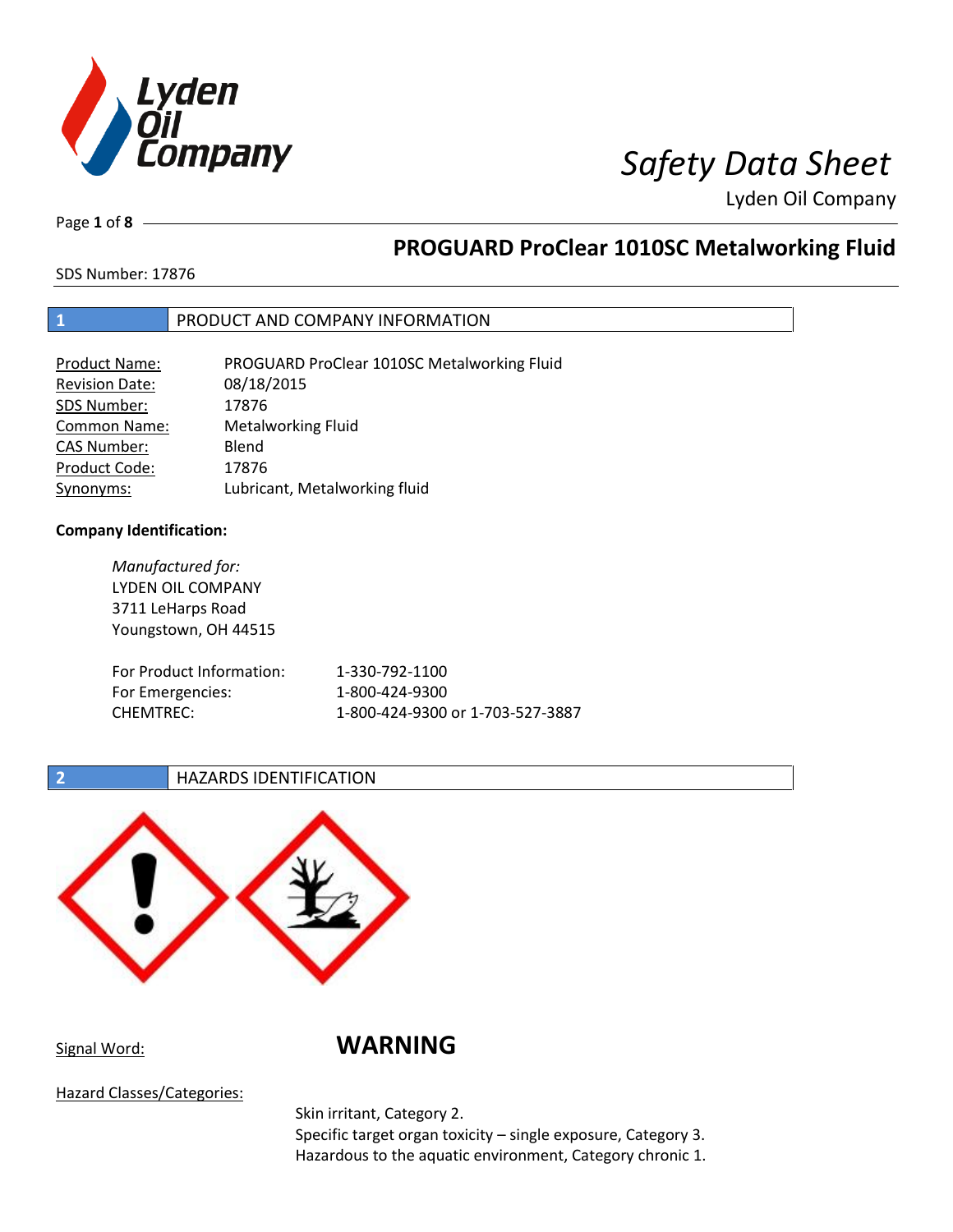

| Page 2 of 8                |                                                                       |
|----------------------------|-----------------------------------------------------------------------|
|                            | <b>PROGUARD ProClear 1010SC Metalworking Fluid</b>                    |
| <b>SDS Number: 17876</b>   |                                                                       |
| Hazard Statement(s):       |                                                                       |
|                            | H315: Causes skin irritation.                                         |
|                            | H336: May cause drowsiness or dizziness.                              |
|                            | H410: Very toxic to aquatic life with long-lasting effects.           |
| Precaution Statement(s):   |                                                                       |
|                            | P101: If medical advice is needed, have product container or label at |
|                            | hand.                                                                 |
|                            | P102: Keep out of reach of children.                                  |
|                            | P103: Read label before use.                                          |
|                            | P264: Wash hands thoroughly after handling.                           |
|                            | P302+352: IF ON SKIN: Wash with plenty of water.                      |
|                            | P261: Avoid breathing dust/fumes/gas/mist/vapors/spray.               |
|                            | P273: Avoid release to the environment.                               |
| Other Hazard Statement(s): |                                                                       |

Repeated exposure may cause skin dryness or cracking.

## **3** COMPOSITION / INFORMATION ON INGREDIENTS

### Ingredients:

*Mixture of the substances listed below with nonhazardous additions.*

| <b>Chemical Name</b>                                   | <b>CAS Number</b> | Percentage |
|--------------------------------------------------------|-------------------|------------|
| Distillates (petroleum), hydrotreated light naphthenic | 64742-53-6        | >70        |
| <b>Stoddard Solvent</b>                                | 8052-41-3         | $5 - 15$   |
| Alkanes, Chloro, C14-C17                               | 61788-76-9        | $1 - 5$    |
| Non-hazardous Additives                                | N/A               | $10 - 25$  |

*\*Any concentration shown as a range is to protect confidentiality or is due to batch variation.*

**4** FIRST AID MEASURES

### Description of First Aid Measures:

Inhalation:

If symptoms develop, move victim to fresh air. If symptoms persist, obtain medical attention.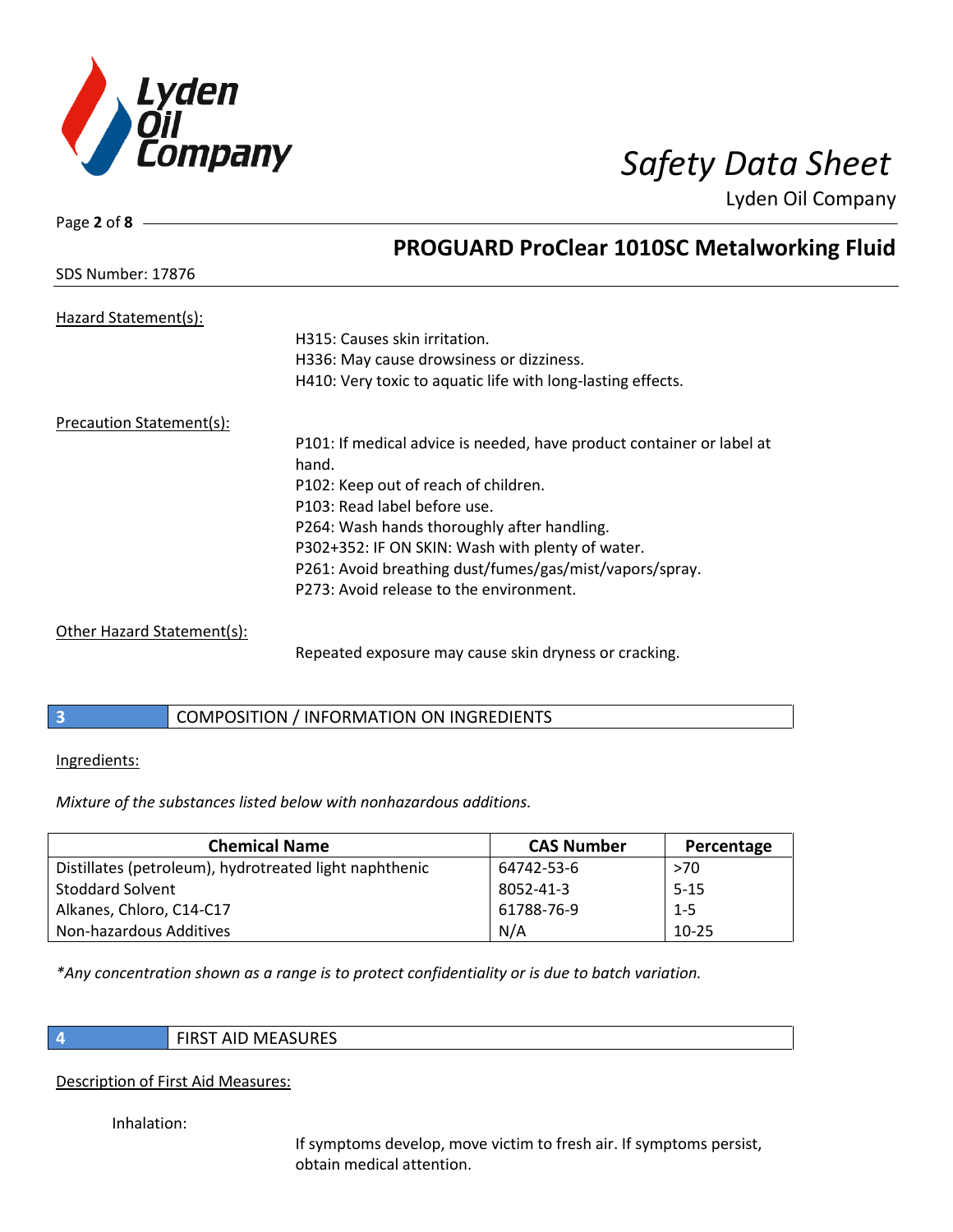

| Page 3 of 8                                   |                                                                                                                   |
|-----------------------------------------------|-------------------------------------------------------------------------------------------------------------------|
|                                               | <b>PROGUARD ProClear 1010SC Metalworking Fluid</b>                                                                |
| <b>SDS Number: 17876</b>                      |                                                                                                                   |
| Skin Contact:                                 |                                                                                                                   |
|                                               | Wash with soap and water. Remove contaminated clothing and wash<br>before reuse. Get medical attention if needed. |
| Eye Contact:                                  |                                                                                                                   |
|                                               | Rinse opened eye for several minutes under running water. If<br>symptoms persist, consult medical attention.      |
| Ingestion:                                    |                                                                                                                   |
|                                               | Rinse mouth with water. If symptoms develop, obtain medical<br>attention.                                         |
| Symptoms and Effects, both acute and delayed: |                                                                                                                   |
|                                               | No further relevent data available.                                                                               |
| <b>Recommended Actions:</b>                   |                                                                                                                   |
|                                               | Treat symptomatically. Call a doctor or poison<br>control center for guidance.                                    |
| FIRE FIGHTING MEASURES<br>5                   |                                                                                                                   |
|                                               |                                                                                                                   |
| Recommended Fire-Extinguishing Equipment:     | Use dry powder, foam, or carbon dioxide fire                                                                      |
|                                               | extinguishers. Water may be ineffective in fighting                                                               |
|                                               | an oil fire unless used by experienced fire fighters.                                                             |
| Possible Hazards During a Fire:               |                                                                                                                   |
|                                               | Hazardous combustion products may include: A                                                                      |
|                                               | complex mixture of airborne solid and liquid                                                                      |
|                                               | particulates and gases (smoke). Carbon monoxide.                                                                  |
|                                               | Unidentified organic and inorganic compounds.                                                                     |
| Recommendations to Firefighters:              |                                                                                                                   |
|                                               | No special measures required.                                                                                     |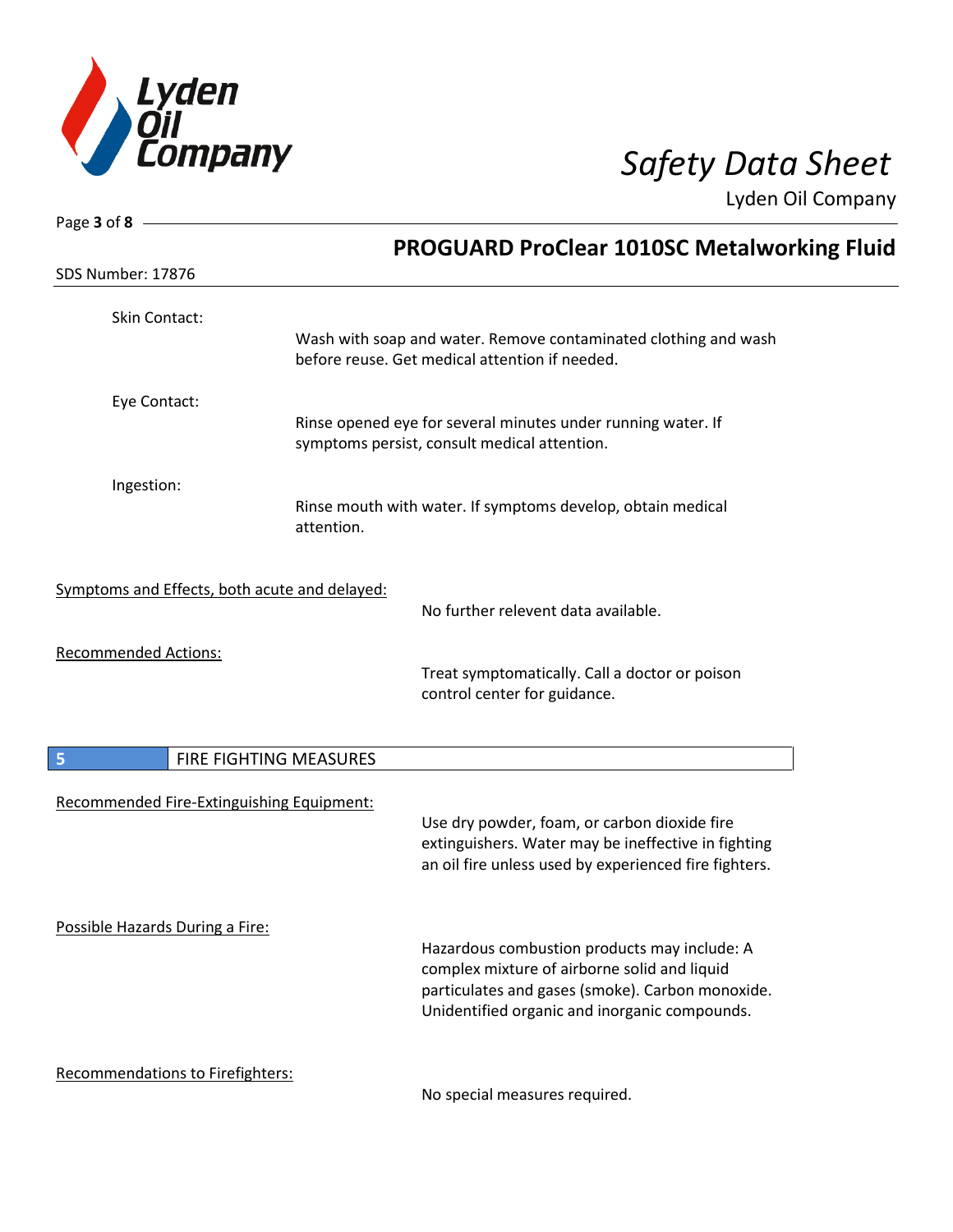

**PROGUARD ProClear 1010SC Metalworking Fluid**

Lyden Oil Company

SDS Number: 17876

Page **4** of **8**

# **6** ACCIDENTAL RELEASE MEASURES Personal Precautions: Avoid contact with skin, eyes, and clothing. Keep away from sources of ignition. Emergency Procedures: Contain spilled material, collect in suitable and properly labled containers. Environmental Precautions: Do not allow to reach sewage system or any water course. Do not allow to enter ground waters. Cleanup Procedures: Pick up excess with inert absorbant material. **7 HANDLING AND STORAGE** Handling Precautions: Handle with care and avoid spillage on the floor. Do not cut, weld, drill, grind, braze, or solder container. Storage Requirements: Keep container tightly sealed. Keep away from sources of ignition. **8** EXPOSURE CONTROLS / PERSONAL PROTECTION Exposure Limits: -8052-41-3 Stoddard Solvent (5-15%):

PEL - Long-term value: 2900mg/m<sup>3</sup> REL –Long-term value: 350mg/m³ Ceiling limit value: 1800mg/m<sup>3</sup> (15 minutes) TLV – Short-term value:  $525mg/m<sup>3</sup>$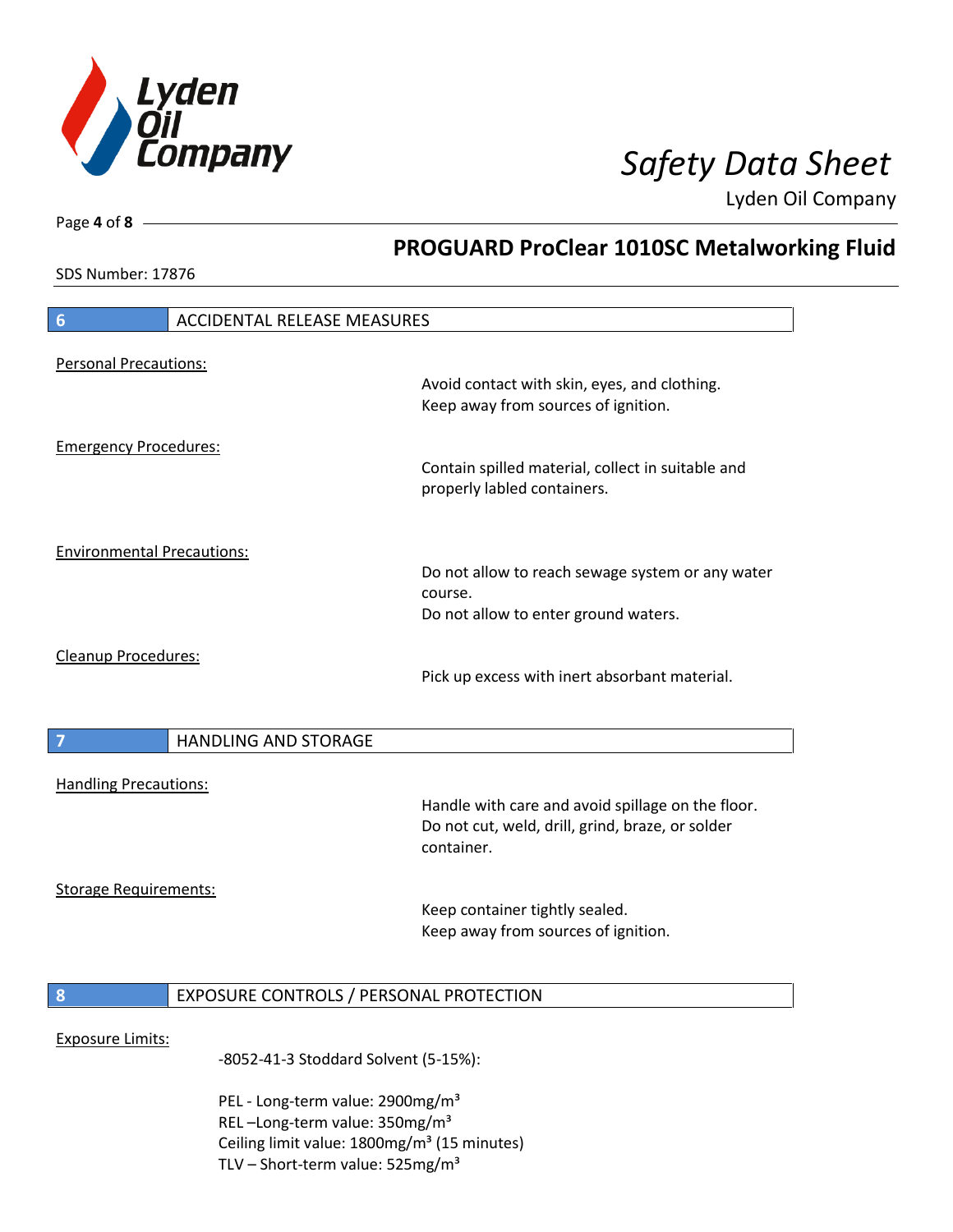

Page **5** of **8**

## **PROGUARD ProClear 1010SC Metalworking Fluid**

SDS Number: 17876

Engineering Controls:

All ventilation should be designed in accordance with OSHA standard (29 CFR 1910.94).

Personal Protective Equipment:

Wash hands before breaks and at the end of work. Use safety glasses and gloves.

### **9** PHYSICAL AND CHEMICAL PROPERTIES

| Color:                        | Amber                          |
|-------------------------------|--------------------------------|
| <b>Physical State:</b>        | Liquid                         |
| Odor:                         | Data not available             |
| Odor Threshold:               | Data not available             |
| pH:                           | Data not available             |
| <b>Melting Point:</b>         | Data not available             |
| <b>Boiling Point:</b>         | Data not available             |
| <b>Boiling Range:</b>         | Data not available             |
| Flash Point:                  | 137.8° C / 280° F (COC Method) |
| <b>Evaporation Rate:</b>      | Data not available             |
| Flammability:                 | Data not available             |
| Flammability Limits:          | Data not available             |
| Vapor Pressure:               | Data not available             |
| Vapor Density:                | Data not available             |
| <b>Relative Density:</b>      | Data not available             |
| Solubilities:                 | Slight in water                |
| <b>Partition Coefficient:</b> | Data not available             |
| Auto-Ignition Temperature:    | Data not available             |
| Decomposition Temperature:    | Data not available             |
| Viscosity:                    | Data not available             |

## **10** STABILITY AND REACTIVITY

Stability:

Stable under normal conditions.

Reactivity:

Not reactive under normal conditions.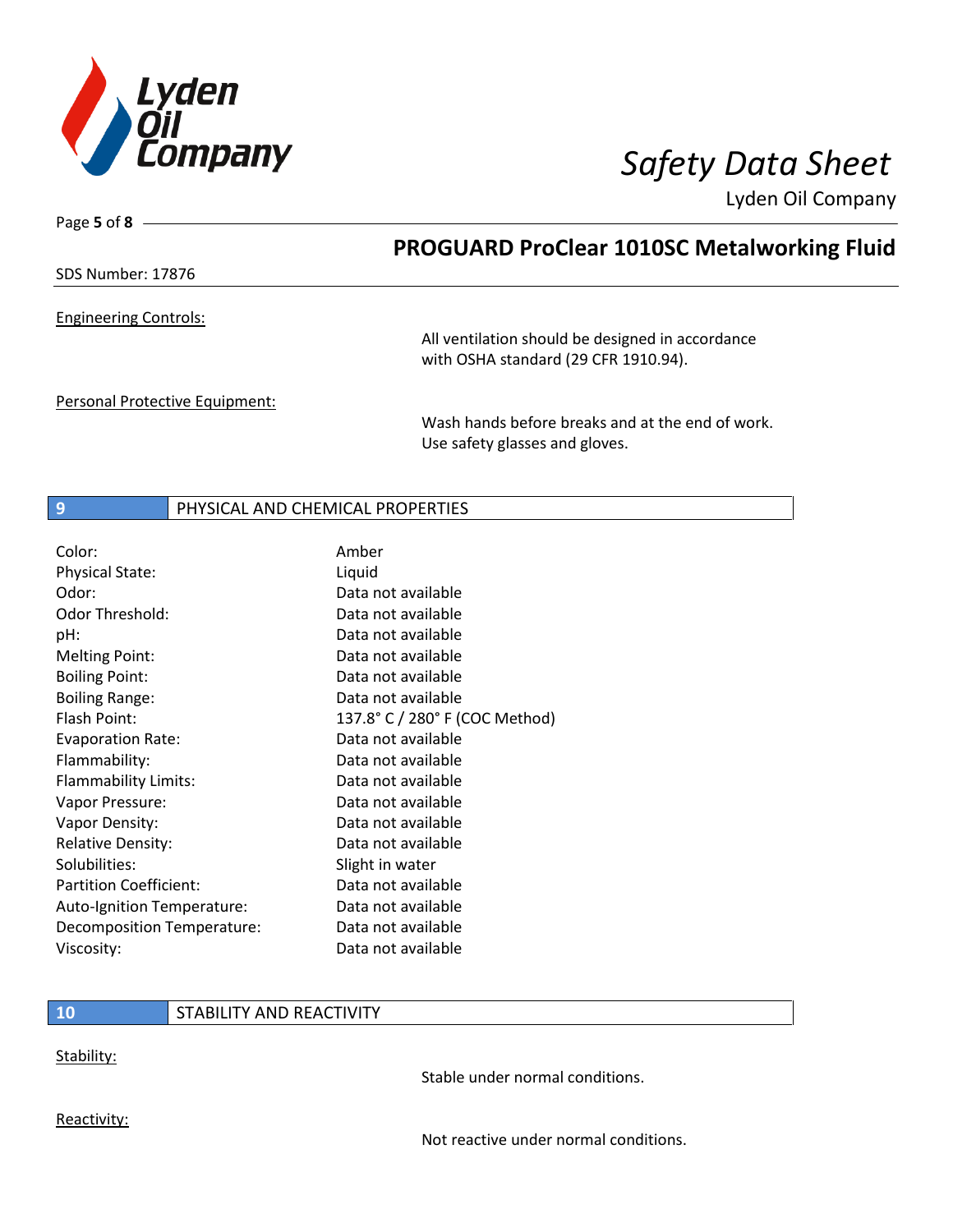

| Page 6 of 8                            |                                                                                                                           |
|----------------------------------------|---------------------------------------------------------------------------------------------------------------------------|
|                                        | <b>PROGUARD ProClear 1010SC Metalworking Fluid</b>                                                                        |
| <b>SDS Number: 17876</b>               |                                                                                                                           |
| <b>Conditions to Avoid:</b>            | Extreme temperature, sparks, open flame, and<br>direct sunlight.                                                          |
| <b>Hazardous Reactions:</b>            | No known hazardous reactions.                                                                                             |
| <b>Incompatible Materials:</b>         | No further relevant information available.                                                                                |
| <b>Decomposition Products:</b>         | Hazardous decomposition products are not<br>expected to form.                                                             |
| 11<br><b>TOXICOLOGICAL INFORMATION</b> |                                                                                                                           |
| Routes of Exposure:                    | Skin and eye contact are the primary routes of<br>exposure although exposure may occur following<br>accidental ingestion. |
| <b>Exposure Effects:</b>               |                                                                                                                           |

Exposure Effects: Repeated skin contact may cause dermatitis or an oil acne. Measures of Toxicity: No test data available. Carcinogenic/Mutagenic Precautions: Non-carcinogenic and not expected to be mutagentic.

## **12** ECOLOGICAL INFORMATION

Ecological Precautions:

Avoid exposing to the environment.

Ecological Effects:

No specific environmental or aquatic data available.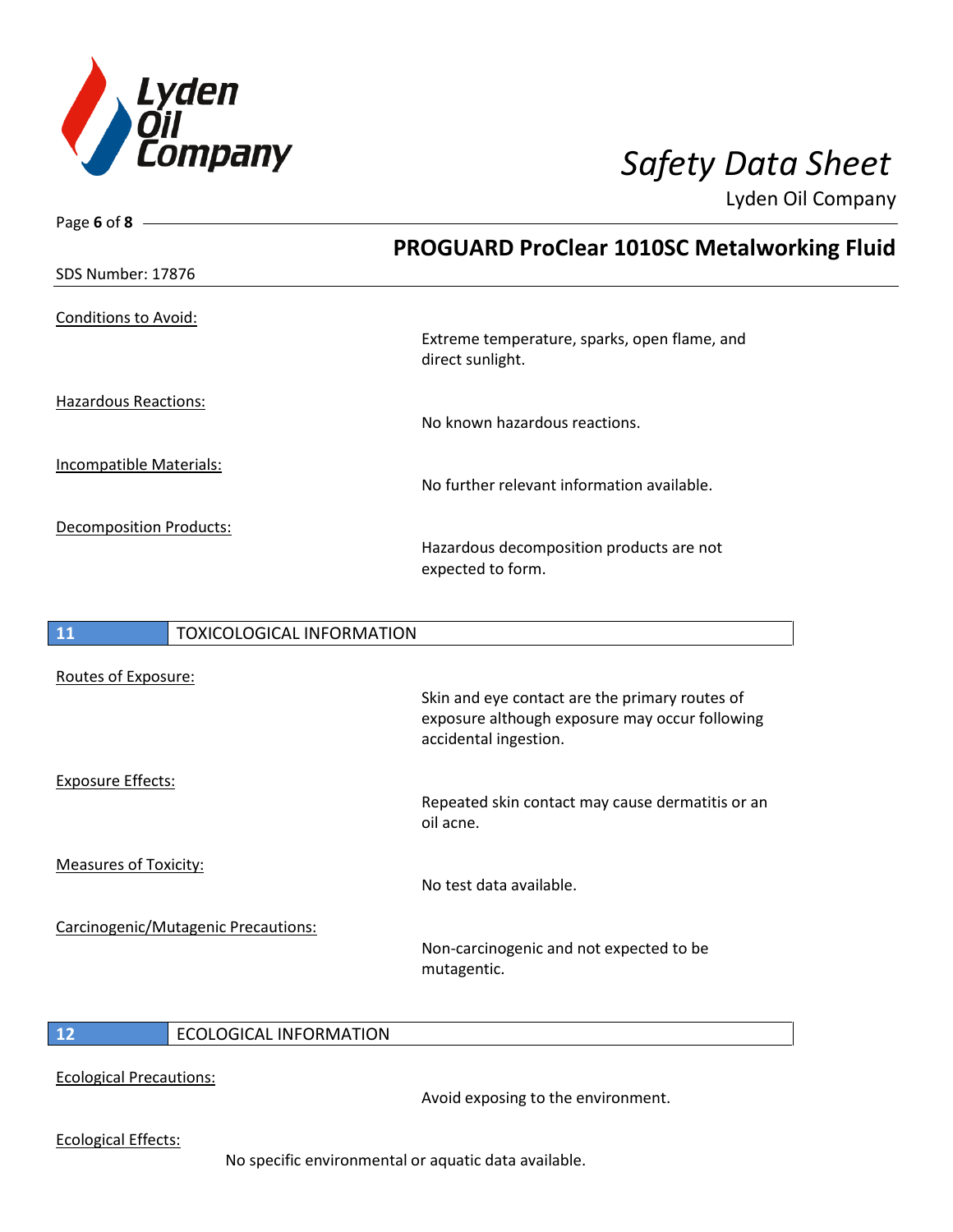

**PROGUARD ProClear 1010SC Metalworking Fluid**

Lyden Oil Company

SDS Number: 17876

Page **7** of **8**

 $\overline{\phantom{a}}$ 

| 13                                               | <b>DISPOSAL CONSIDERATIONS</b>           |                                                  |
|--------------------------------------------------|------------------------------------------|--------------------------------------------------|
| Disposal Methods:                                |                                          |                                                  |
|                                                  |                                          | Dispose of waste material in accordance with all |
|                                                  |                                          | local, state, and federal requirements.          |
| <b>Disposal Containers:</b>                      |                                          |                                                  |
|                                                  |                                          | Use properly approved container for disposal.    |
|                                                  |                                          |                                                  |
| <b>Special Precautions:</b>                      |                                          |                                                  |
|                                                  |                                          | Do not flush to surface waters or drains.        |
|                                                  |                                          |                                                  |
|                                                  |                                          |                                                  |
| 14                                               | <b>TRANSPORT INFORMATION</b>             |                                                  |
|                                                  |                                          |                                                  |
| <b>UN Number:</b>                                | Data not available                       |                                                  |
| <b>UN Shipping Name:</b>                         | Data not available<br>Data not available |                                                  |
| <b>Transport Hazard Class:</b><br>Packing Group: | Data not available                       |                                                  |
|                                                  |                                          |                                                  |
| <b>Environmental Hazards:</b>                    |                                          |                                                  |
|                                                  |                                          | Data not available                               |
|                                                  |                                          |                                                  |
| <b>Bulk Transport Guidance:</b>                  |                                          |                                                  |
|                                                  |                                          | Data not available                               |
| <b>Special Precautions:</b>                      |                                          |                                                  |
|                                                  |                                          | Not regulated by DOT.                            |
|                                                  |                                          |                                                  |
|                                                  |                                          |                                                  |
| 15                                               | <b>REGULATORY INFORMATION</b>            |                                                  |

This material and all of its components are listed on the Inventory of Existing Chemical Substances under the Toxic Substances Control Act.